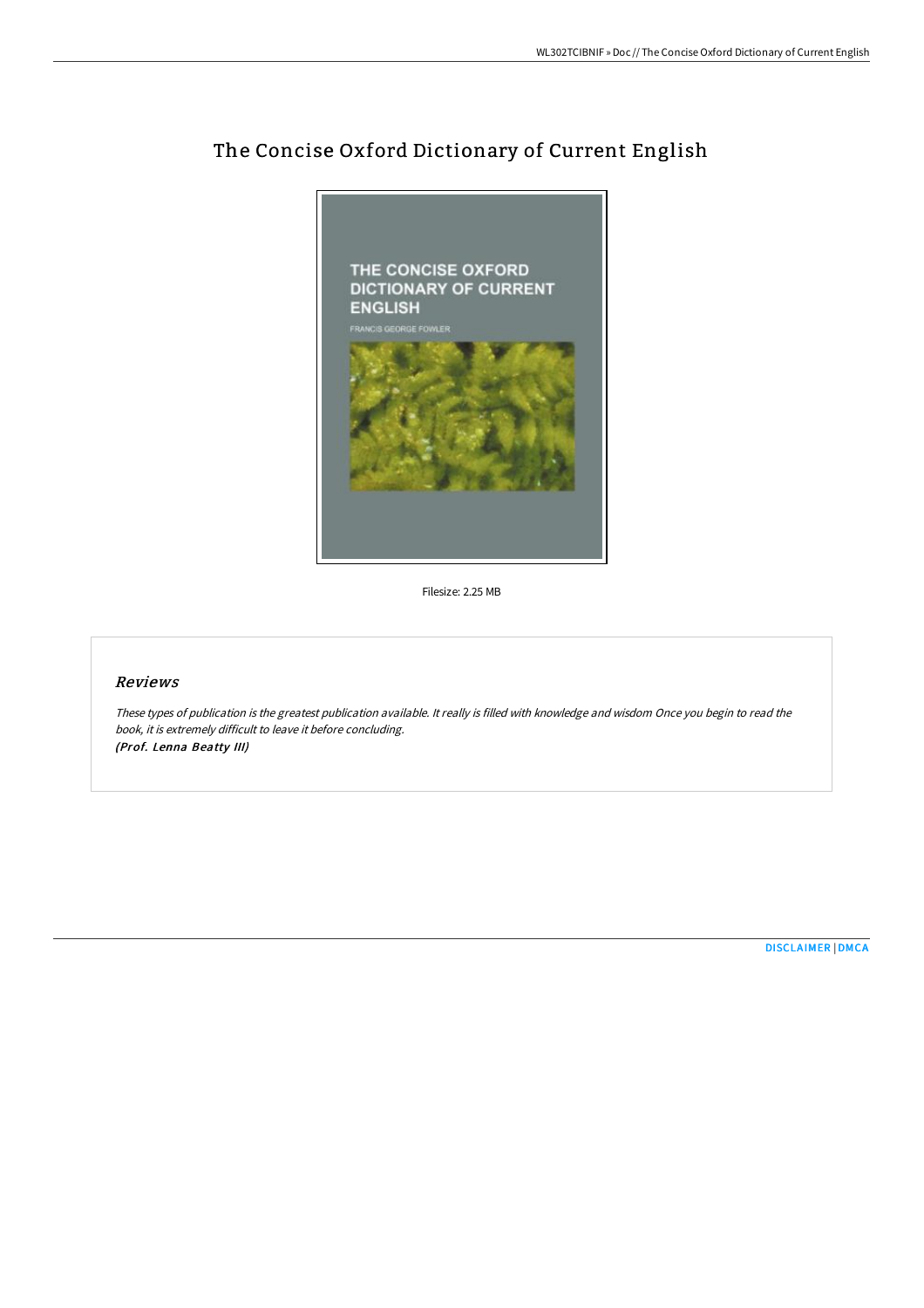## THE CONCISE OXFORD DICTIONARY OF CURRENT ENGLISH



RareBooksClub. Paperback. Book Condition: New. This item is printed on demand. Paperback. 738 pages. Dimensions: 9.7in. x 7.4in. x 1.7in.This historic book may have numerous typos and missing text. Purchasers can download a free scanned copy of the original book (without typos) from the publisher. Not indexed. Not illustrated. 1917 edition. Excerpt: . . . esp. in softer parts of leaves, pulp of fruits, and c. Hence pare-nehymAL, parenchymatous, aa, f. Gk paregkhuma something poured in besido (para- egkhuma f. egkhco pour in f. en In khed pour) parent, n. Father or mother; forefather, esp. our first pp., Adam and Eve; animal, plant, from which others are derived, (often attrib. . as the p. bird, tree); (fig.) source, origin, of evils and c.). So papentAL a, papentali. i adv OF, f. L parens (parere beget, Sco-ent) parentagre, n. Descent from parents, lineage, as his p. is unknown. F, as prec., sec-age pare-nthesis, n. (pi. -theses). Word, clause, sentence, inserted into a passage to which it is not grammatically essential, and usu. marked off by brackets, dashes, or commas; (sing, or fl. I round brackets () used for this; (fig. ) interude, interval. med. L, f. Gk parenthesis. parenlithimi put in besido (para-1 E. n-(-) tithimi place) pare-nthesize, v. t Insert (words and c. or abs.) as parenthesis; put between marks of parenthesis. If. prec see-ize parenthe-tie, a. Of, inserted as a, paren thesis; (flg.) interposed. Hence parenthetic u. a., parenthe-tlcali. v-adv. f. nied. L parentheticus (as Parenthesis, see-etic) pa-resls, n. (med.). Partial paralysis, affecting muscular motion but not sensation. So papETic a, f. Gk paresis f. pariimi let go (para-1 hiimi let go) par excellence (F), adv. By virtue of special excellence, above all others that may be so called, as Mayair...

B Read The Concise Oxford Dictionary of Current English Online  $\mathbf{m}$ Download PDF The Concise Oxford Dictionary of Current English